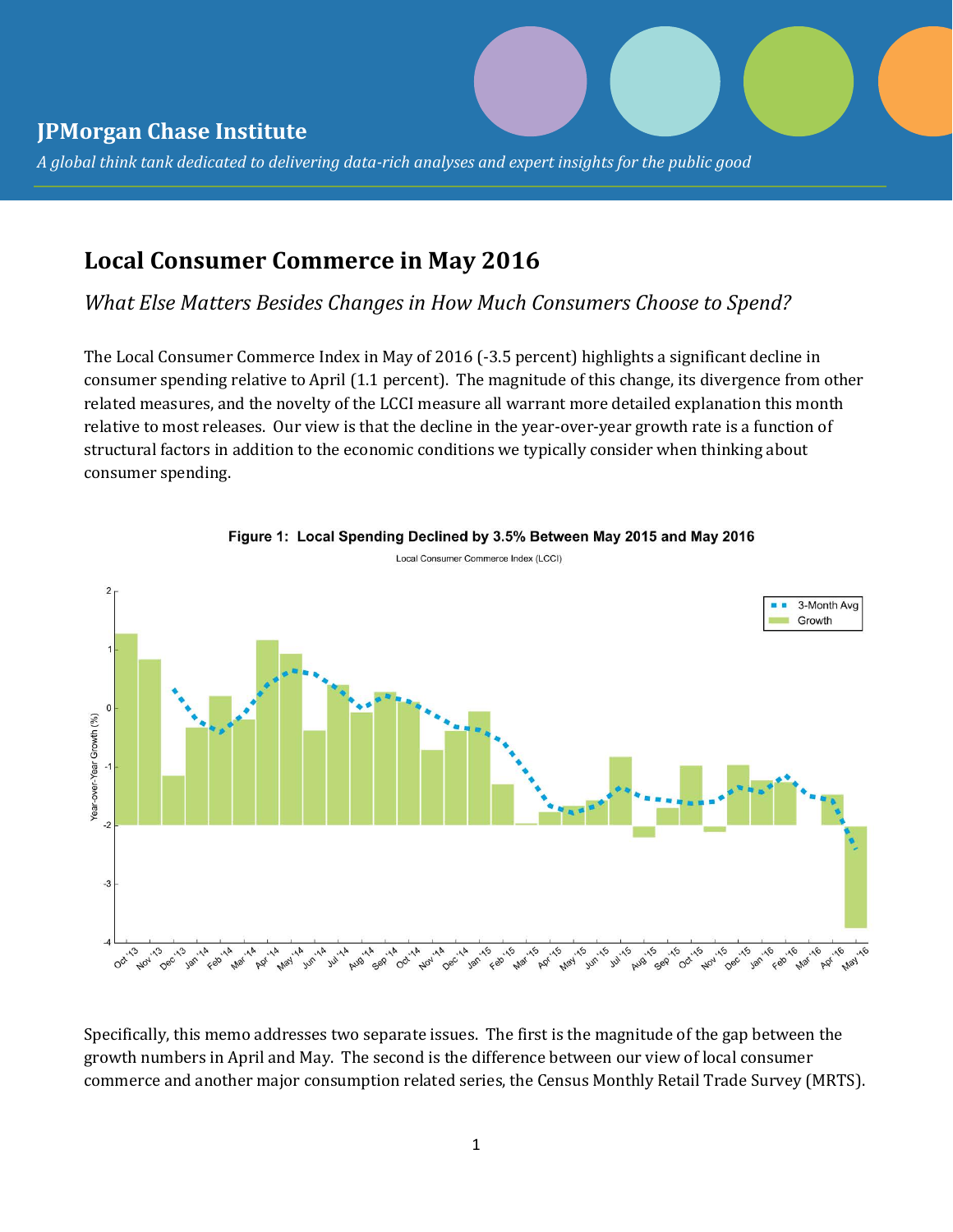The former is largely the result of calendar effects, while the latter is largely due to online commerce and our view of durable spending. Each of these components is addressed in turn.

## **Consumers spend more on Fridays and Saturdays; there were more of both days in May 2015 than in May 2016.**

Consumers do not spend at equal rates on each day of the week. In fact, Fridays and Saturdays are the highest spending days by a significant margin. Figure 2 provides a normalized view of average spending by day of the week over the May 2015 to May 2016 period. If average spending on Sundays is set to \$100, Friday and Saturday spending are equivalent to \$145 and \$134, respectively.



### Figure 2: Friday and Saturday are high spend days

For this reason, if one month has five Fridays while another has four, the former will appear to have higher rates of spending even if underlying consumer behavior has not changed. In May 2015, there were actually five Fridays, Saturdays, and Sundays. In May 2016, there were only four Fridays and Saturdays (accompanied by five Sundays, Mondays, and Tuesdays). This is issue was particularly acute because two high spending days moved due to 2016 being a leap year. Since our growth rate calculation compares May 2016 to May 2015, growth in May 2016 appears lower. The "day of week" (DOW) effect, shown in Figure 3, is significant.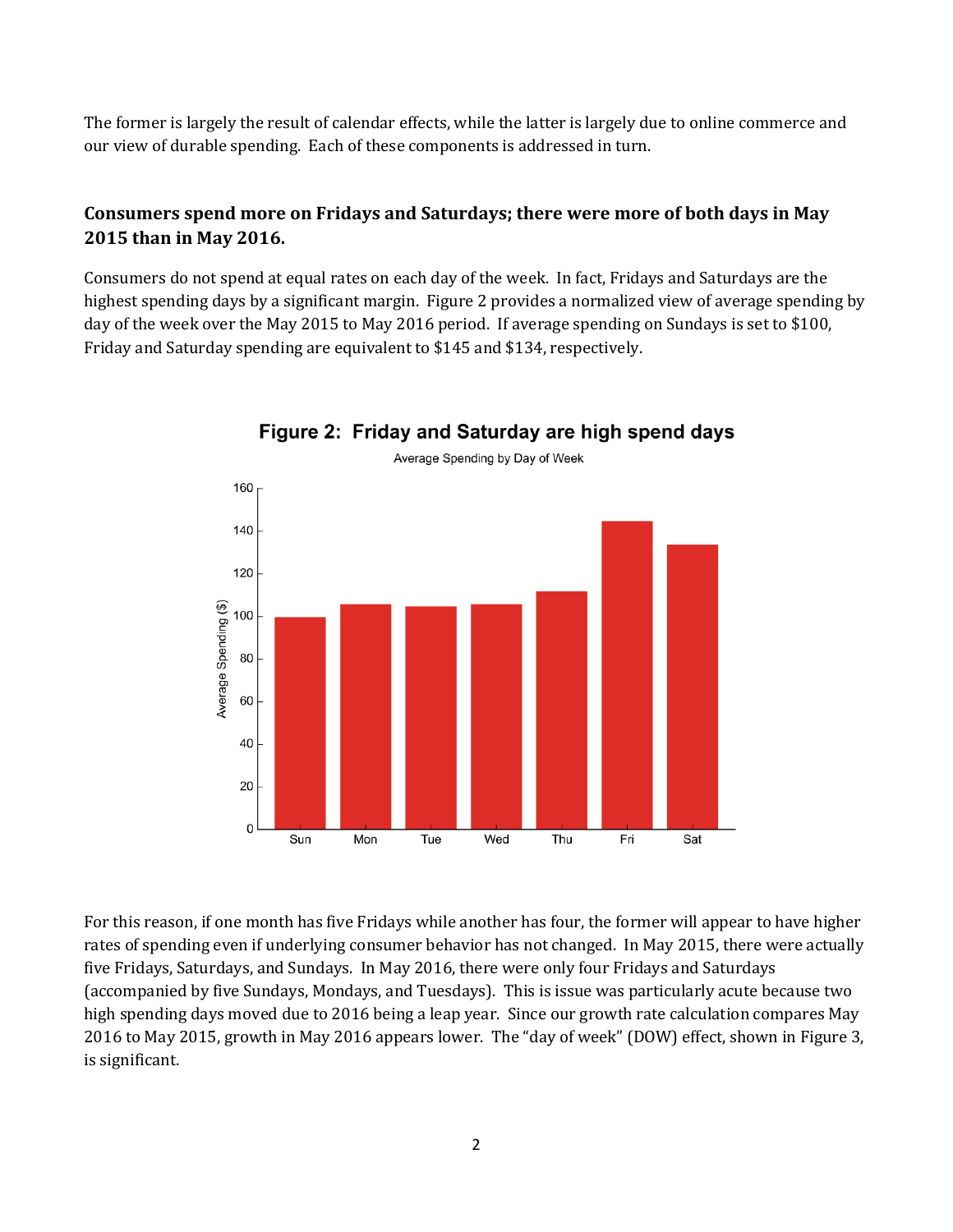

Figure 3: DOW effects account for most of the gap between April and May

The blue line in Figure 3 captures the unadjusted LCCI topline spending growth figures we regularly report, while the green line captures the same growth with DOW effects backed out. The chart demonstrates that the LCCI was higher in April and lower in May due to variance in the number of high spending days in the month. The unadjusted growth fell from +1.1 percent in April to -3.5 percent in May, while growth adjusted for DOW effects fell only from -0.7 percent to -1.6 percent. The gap in adjusted growth (0.9 percentage points) is only about 20 percent of the gap in unadjusted growth (4.6 percentage points).

### **Growth in spending as measured by the LCCI may fall below growth rates reported in MRTS because the LCC excludes many online purchases, which are growing more quickly than offline purchases.**

The purpose of the LCCI is to evaluate growth in spending as a measure of economic activity in specific locations. Our view focuses on establishments in these locations, because the economic activity associated with establishment sales accrues directly to these locations. Online sales, by contrast, are not so constrained. The establishment focus represents a significant departure from current practice in other series like MRTS, which bundles much of online spending with establishment sales, rolled up to the sector level.1 This practice is in line with the geographic scope of the MRTS, which is a national survey. Concerns over where sales should be allocated within the country grow as we look at smaller and smaller spaces within the country. We may feel confident that the vast majority of US residents engage in online

<sup>1</sup> MRTS does house much of the online commerce it sees in the "Nonstore Retailer" sector, but many retailers offer storefront and online purchase channels.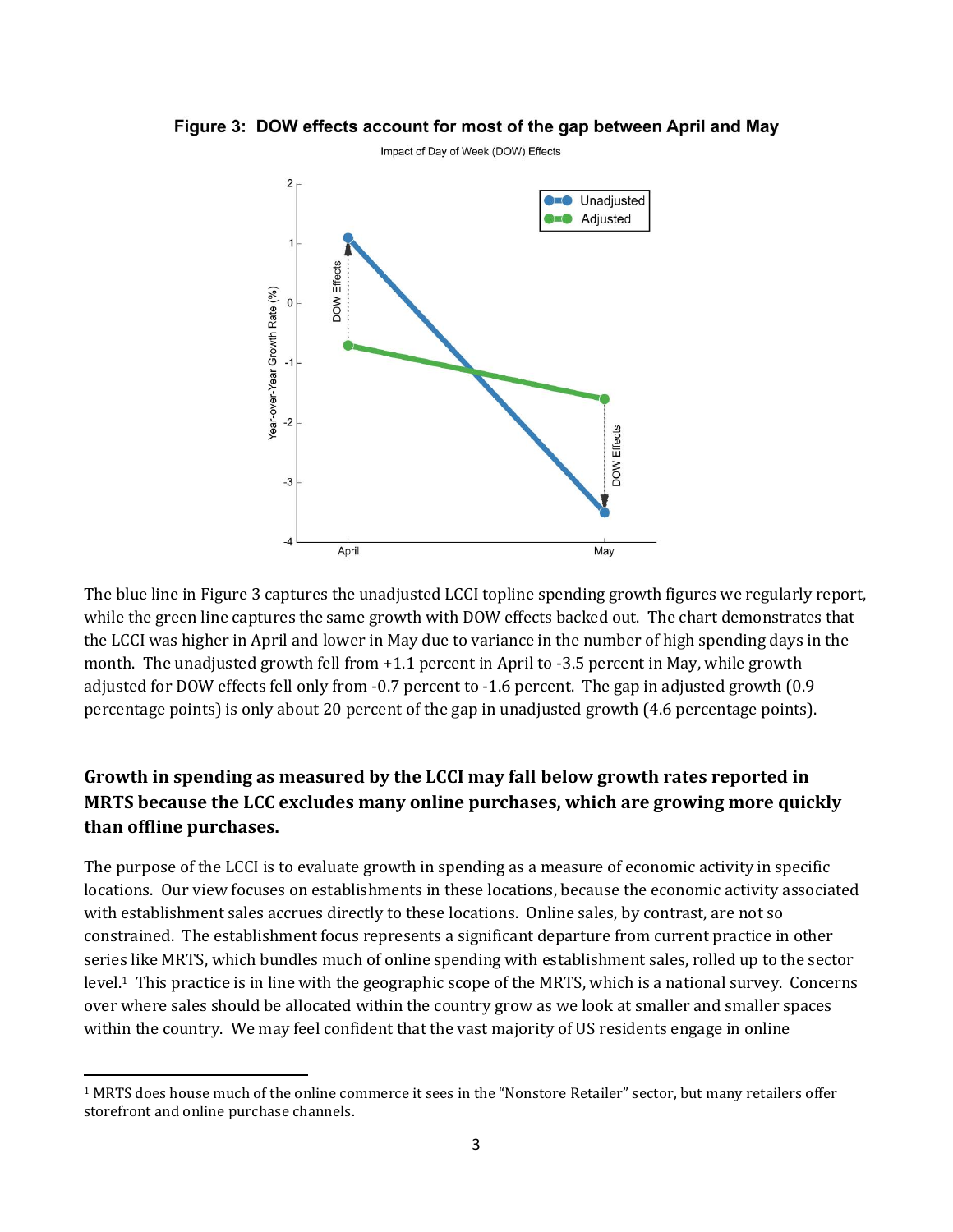commerce with firms that are located in the US. We feel much less confident that most consumers engaging in online commerce live in the same metro area in which said firms are located.

None of this would matter if online commerce was a fixed proportion of all retail sales activity, but that is not the case. Online commerce is growing as a proportion of retail sales, which means that it is growing faster than sales at establishments. Since the LCC lens is more focused on establishments, LCCI will often appear to grow slower than MRTS. Determining the magnitude of the gap requires a rigorous division of different online payment channels, because some online payments really are local commerce. For example, it is possible to order pizza online from a local establishment. Getting a clear view of the varying types of online commerce, and measuring the relative contributions to overall retail sales is the subject of ongoing research by the JPMorgan Chase Institute.

## **The LCC view of durables is different than the view observed in other surveys. It focuses on everyday durable spending, and does not capture much of large, episodic durable purchases that are more likely to be acquired with in-store financing or loans.**

The LCC view of durable expenditures differs from MRTS for two major reasons. The first relates to automobile purchases, which LCC does not see. MRTS does generate a somewhat more comparable "ex-Auto" series that removes this component. The second departure is not as easily reconcilable. The LCC data lens captures consumer credit and debit card spending. High cost durable assets like housing appliances and furniture are often purchased with in-store financing or loans. Since we do not see these financing arrangements, we do not see the entire durables space that the Census sees. That being said, our data provide a better view of everyday durable spending, since large ticket purchases are episodic and often involve saving/borrowing behavior that does not occur with everyday spending. The LCC growth measure related to durables can, and does, deviate from MRTS based upon the extent to which commonly financed durable purchases grow or decline.

Durables are captured in MRTS data via three high-level sector aggregates:

- 1. Furniture and home goods (442)
- 2. Electronics and appliances (443)

 $\overline{a}$ 

3. Building materials and home improvement (444)

Out of the three of these, LCC can provide a comparable view of furniture and home goods, and a reasonably comparable view of electronics and appliances.2 Building materials and home improvement, on the other hand, are far less represented in LCC data relative to MRTS. If spending goes up in building materials and home improvement, but declines for other durables, LCC is going to have far less spending growth in durables than MRTS.

<sup>2</sup> In the second quarter of 2015, furniture and home goods comprised 2.6 and 2.7 percent of all non-automobile spending in LCC and MRTS data, respectively. Electronics and appliances comprised 2.1 and 2.5 percent in the LCC and MRTS data. By contrast, building materials and home improvement accounted for only 5.7 percent of all spending, while the comparable figure for MRTS was 10.4 percent.